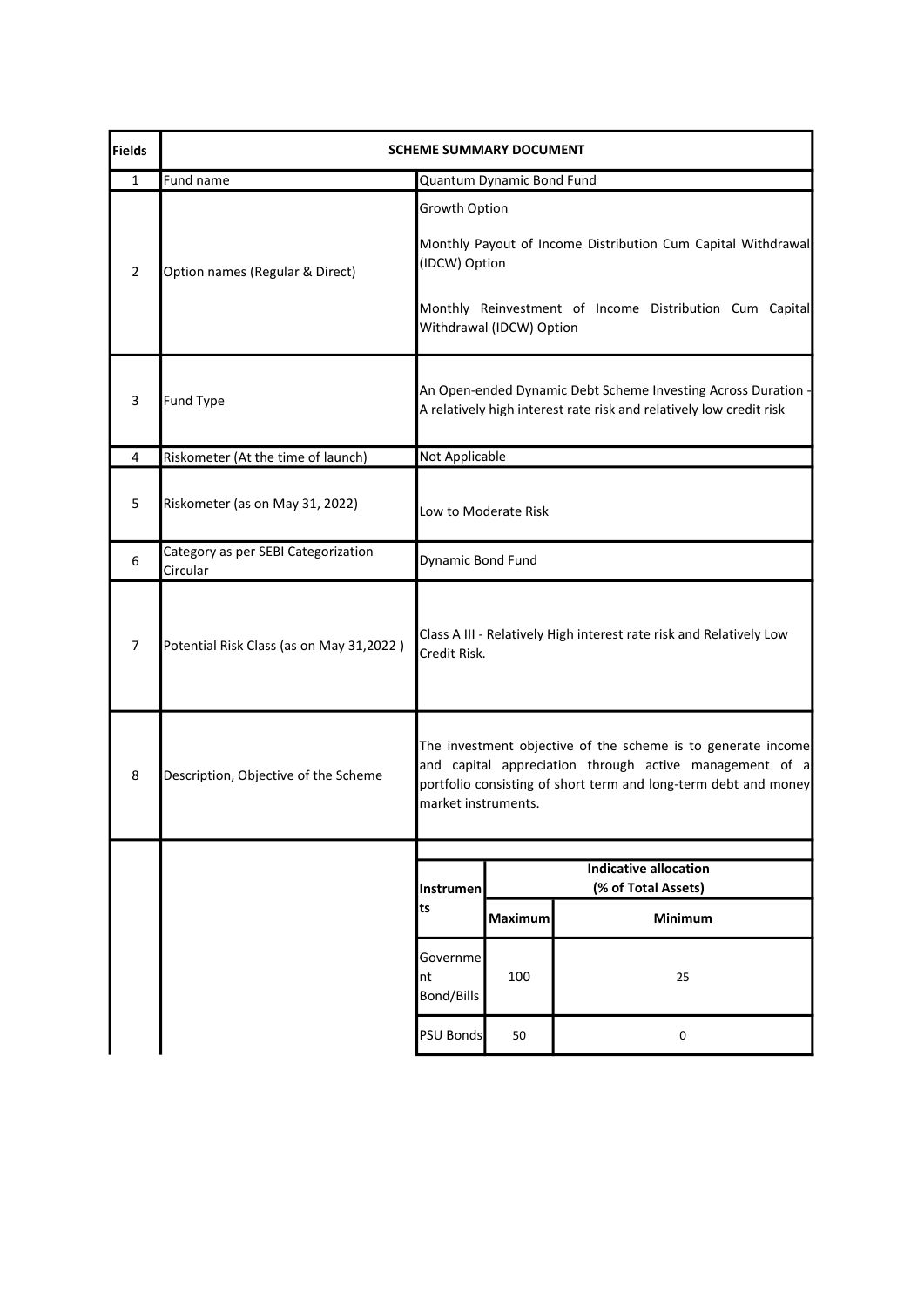| 9  | <b>Stated Asset Allocation</b>         | Certificate<br>of<br>Deposits/<br>Commerci<br>al Paper /<br>Short<br>Term Debt<br>Instrumen<br>ts               | 75                                  | 0                                                       |  |
|----|----------------------------------------|-----------------------------------------------------------------------------------------------------------------|-------------------------------------|---------------------------------------------------------|--|
|    |                                        | Tri-Party<br>Repo/<br>Repos                                                                                     | 100                                 | 0                                                       |  |
| 10 | <b>Face Value</b>                      | Rs. 10/-                                                                                                        |                                     |                                                         |  |
| 11 | NFO Open Date                          | April 29, 2015                                                                                                  |                                     |                                                         |  |
| 12 | NFO Close Date                         | May 13, 2015                                                                                                    |                                     |                                                         |  |
| 13 | Allotment Date                         | May 19, 2015                                                                                                    |                                     |                                                         |  |
| 14 | Reopen Date                            |                                                                                                                 | May 25, 2015                        |                                                         |  |
| 15 | Maturity Date (For Close ended Funds)  | Not Applicable                                                                                                  |                                     |                                                         |  |
| 16 | Benchmark (Tier I)                     |                                                                                                                 | CRISIL Dynamic Bond Fund AIII Index |                                                         |  |
| 17 | Benchmark (Tier II)                    |                                                                                                                 | Not Applicable                      |                                                         |  |
| 18 | Fund Manager 1- Name                   | Pankaj Pathak                                                                                                   |                                     |                                                         |  |
| 19 | Fund Manager 1- Type (Primary/         | Primary                                                                                                         |                                     |                                                         |  |
|    | Comanage/Description)                  |                                                                                                                 |                                     |                                                         |  |
| 20 | Fund Manager 1- From Date              | March 01, 2017                                                                                                  |                                     |                                                         |  |
| 21 | Actual Expense (TER) as on May 31,2022 | Direct Plan - 0.61 % p.a.                                                                                       |                                     |                                                         |  |
|    |                                        | Regular Plan - 0.73 % p.a.                                                                                      |                                     |                                                         |  |
| 22 | Exit Load (if applicable)              | Nil                                                                                                             |                                     |                                                         |  |
| 23 | Custodian                              | Deutsche Bank A.G                                                                                               |                                     |                                                         |  |
| 24 | Auditor                                | M/s. S. R. Batliboi & Co. LLP                                                                                   |                                     |                                                         |  |
| 25 | Registrar                              | <b>KFIN Technologies Ltd</b>                                                                                    |                                     |                                                         |  |
|    | RTA Code (To be phased out)            | DBGPG: Quantum Dynamic Bond Fund - Direct Plan Growth<br>DBMDD: Quantum Dynamic Bond Fund - Direct Plan Monthly |                                     |                                                         |  |
| 26 |                                        | <b>IDCW Payout</b>                                                                                              |                                     |                                                         |  |
|    |                                        | DBMDR: Quantum Dynamic Bond Fund - Direct Plan Monthly<br><b>IDCW Re-Investment</b>                             |                                     |                                                         |  |
|    |                                        | DBRGG: Quantum Dynamic Bond Fund - Regular Plan Growth                                                          |                                     |                                                         |  |
|    |                                        | <b>IDCW Payout</b>                                                                                              |                                     | DBRMD: Quantum Dynamic Bond Fund - Regular Plan Monthly |  |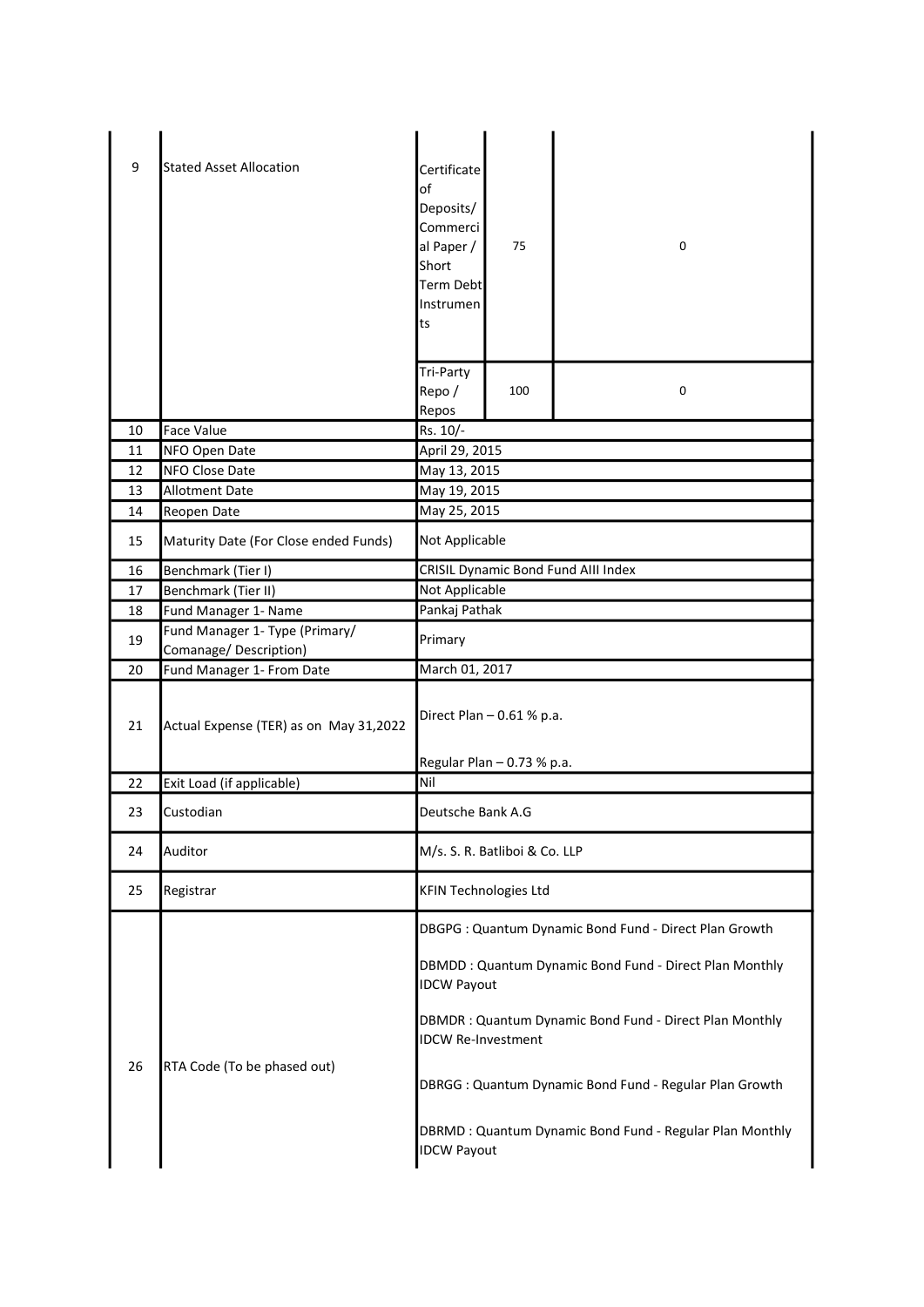|    |                                                    | DBRMR: Quantum Dynamic Bond Fund - Regular Plan Monthly<br><b>IDCW Re-Investment</b>  |  |
|----|----------------------------------------------------|---------------------------------------------------------------------------------------|--|
| 27 | <b>Listing Details</b>                             | Not Listed                                                                            |  |
| 28 | <b>ISINs</b>                                       | INF082J01176 : Quantum Dynamic Bond Fund - Direct Plan<br>Growth                      |  |
|    |                                                    | INF082J01184 : Quantum Dynamic Bond Fund - Direct Plan<br>Monthly IDCW Payout         |  |
|    |                                                    | INF082J01192 : Quantum Dynamic Bond Fund - Direct Plan<br>Monthly IDCW Re-Investment  |  |
|    |                                                    | INF082J01218: Quantum Dynamic Bond Fund - Regular Plan<br>Growth                      |  |
|    |                                                    | INF082J01226 : Quantum Dynamic Bond Fund - Regular Plan<br>Monthly IDCW Payout        |  |
|    |                                                    | INF082J01234 : Quantum Dynamic Bond Fund - Regular Plan<br>Monthly IDCW Re-Investment |  |
| 29 | AMFI Codes (To be phased out)                      | 134494 : Quantum Dynamic Bond Fund - Direct Plan Growth<br>Option                     |  |
|    |                                                    | 134493 : Quantum Dynamic Bond Fund - Direct Plan Monthly<br><b>IDCW</b>               |  |
|    |                                                    | 141061 : Quantum Dynamic Bond Fund - Regular Plan Growth<br>Option                    |  |
|    |                                                    | 141060 : Quantum Dynamic Bond Fund - Regular Plan Monthly<br><b>IDCW</b>              |  |
| 30 | <b>SEBI Codes</b><br>Data not available            |                                                                                       |  |
|    |                                                    | <b>INVESTMENT AMOUNT DETAILS</b>                                                      |  |
| 31 | Minimum Application Amount                         | Rs.500/-                                                                              |  |
| 32 | Minimum Application Amount in multiples<br>of Rs.  | Rs. 1/-                                                                               |  |
| 33 | Minimum Additional Amount                          | Rs. 500/-                                                                             |  |
| 34 | Minimum Additional Amount in multiples<br>of Rs.   | $Rs.1/-$                                                                              |  |
| 35 | Minimum Redemption Amount in Rs.                   | Rs. 500/-                                                                             |  |
| 36 | Minimum Redemption Amount in Units                 | 50 Units                                                                              |  |
| 37 | Minimum Balance Amount (If Applicable)             | Nil                                                                                   |  |
| 38 | Minimum Balance Amount in units (If<br>Applicable) | Nil                                                                                   |  |
| 39 | Max Investment Amount                              | Nil                                                                                   |  |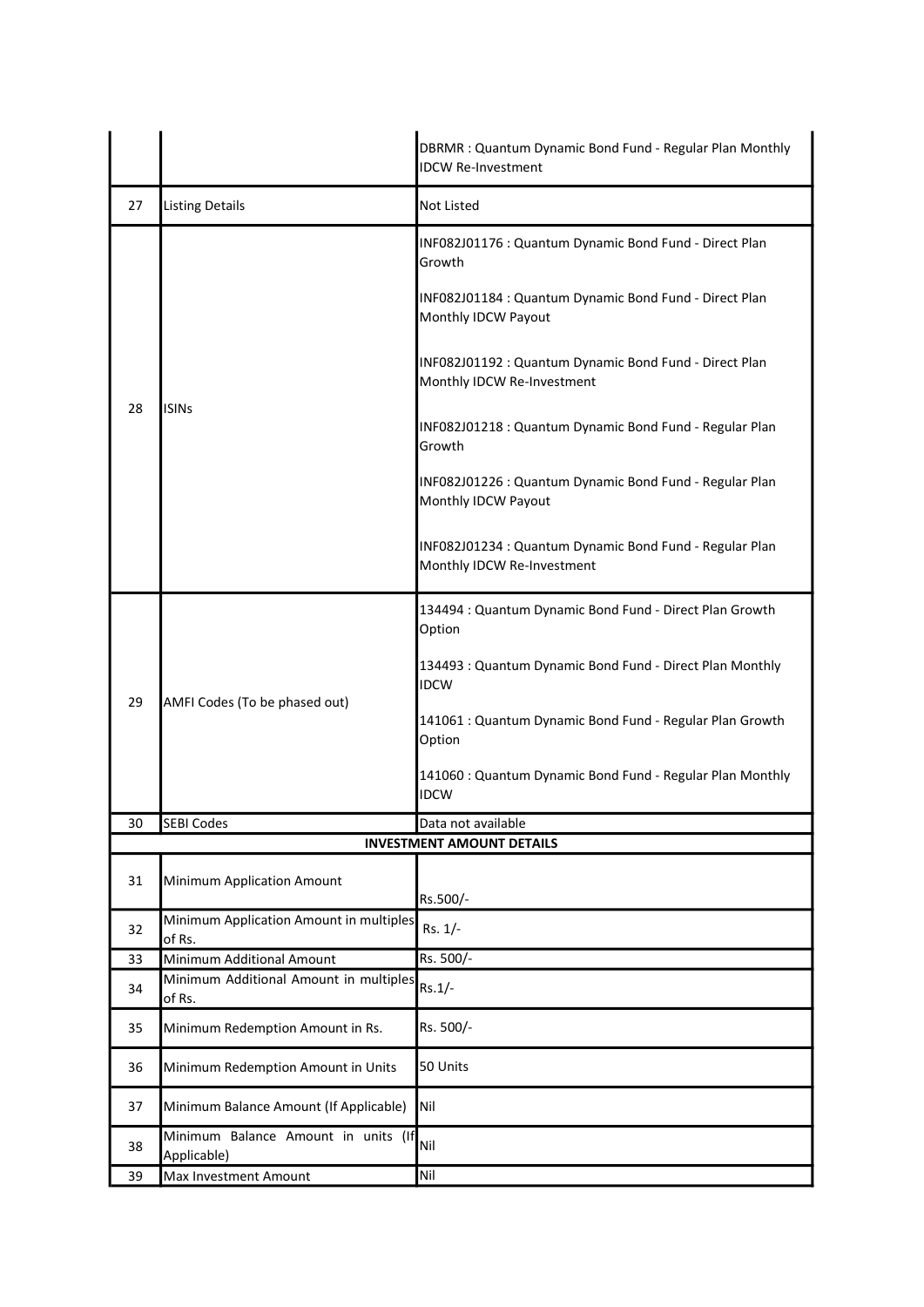| 40                 | Minimum Switch Amount                  | Rs. 500/-                                                                                                                     |  |
|--------------------|----------------------------------------|-------------------------------------------------------------------------------------------------------------------------------|--|
| 41                 | Minimum Switch Units (If Applicable)   | 50 units                                                                                                                      |  |
| 42                 | Switch Multiple Amount (if Applicable) | Rs. 1/-                                                                                                                       |  |
| 43                 | Switch Multiple Units (if Applicable)  | Nil                                                                                                                           |  |
| 44                 | Max Switch Amount                      | Nil                                                                                                                           |  |
| 45                 | Max Switch Units (If Applicable)       | Nil                                                                                                                           |  |
| 46                 | <b>Swing Pricing</b>                   | Not Applicable                                                                                                                |  |
| 47                 | Segregated Portfolio (If Applicable)   | Not Applicable                                                                                                                |  |
| <b>SIP DETAILS</b> |                                        |                                                                                                                               |  |
| 48                 | Frequency                              | Daily<br>1.<br>2.<br>Weekly<br>3.<br>Fortnightly<br>Monthly<br>4.<br>5.<br>Quarterly                                          |  |
| 49                 | Minimum amount                         | Rs. 100/- (Daily)<br>Rs. 500/- (Weekly, Fortnightly, Monthly and Quarterly)                                                   |  |
| 50                 | In Multiple of                         | Re. 1/-                                                                                                                       |  |
| 51                 | Minimum Instalments                    | 132-Daily<br>1.<br>2. 25- Weekly<br>3. 13- Fortnightly<br>4. $6 -$ Monthly,<br>5. $4 -$ Quarterly                             |  |
| 52                 | Dates                                  | Daily: All Business Days<br>Weekly: 7,15,21,28<br>Fortnightly: 5 & 21 OR 7 & 25<br>Monthly / Quarterly - 5, 7, 15, 21, 25, 28 |  |
| 53                 | Maximum Amount (if any)                | Nil                                                                                                                           |  |
|                    |                                        | <b>SWP DETAILS</b>                                                                                                            |  |
| 54                 | Frequency                              | Weekly,<br>1.<br>Fortnightly,<br>2.<br>Monthly,<br>3.                                                                         |  |